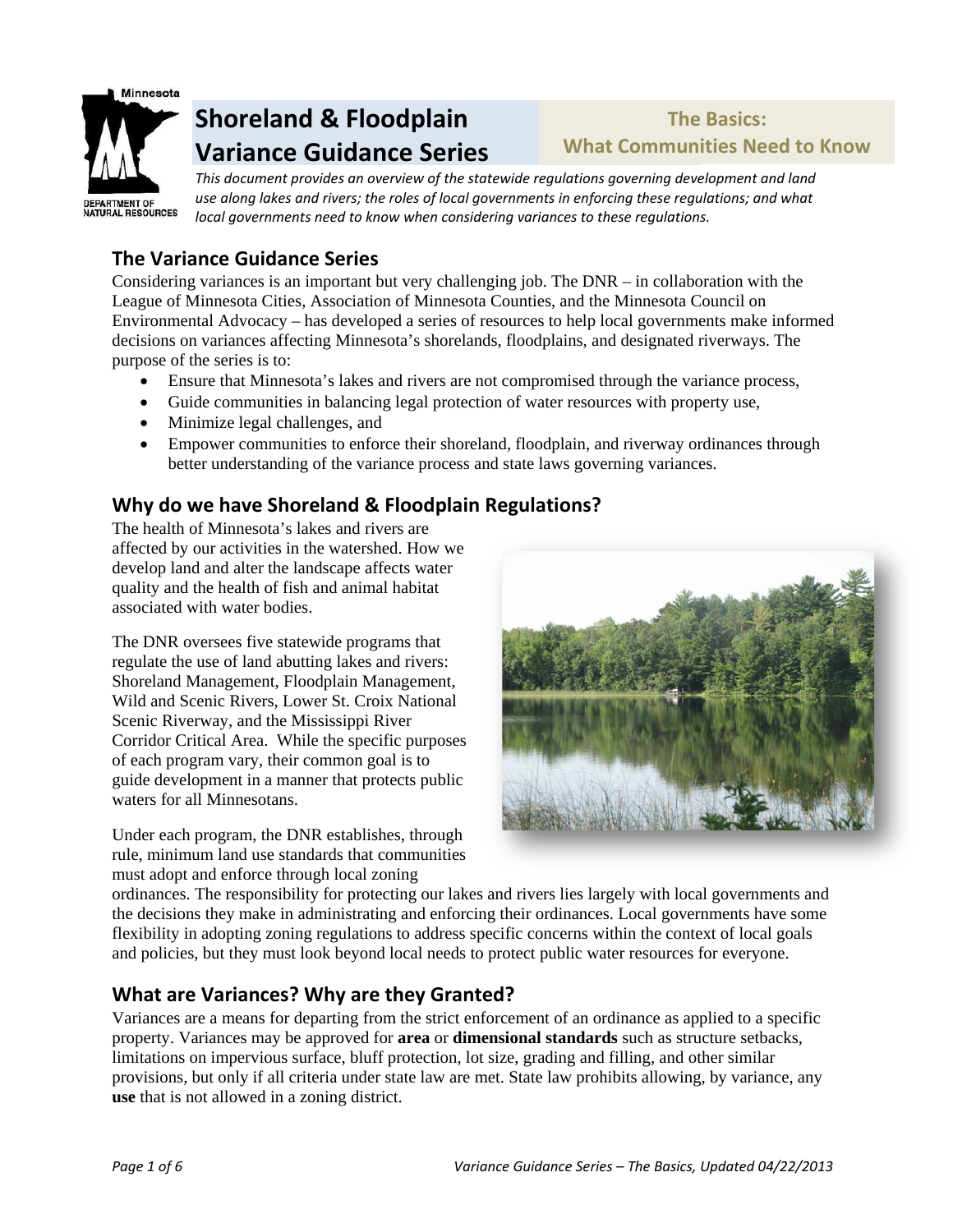Variances allow the property owner to use his/her property in a manner that is not allowed by the ordinance, but is basically consistent with the established regulations with minor variations. Occasionally, a situation will arise where the regular application of ordinance requirements is inappropriate or unfair. In these situations, a variance may provide an equitable solution. Variances should be rare and for reasons of exceptional circumstance.

### **Local Authority and Discretion**

Local governments have two types of authority in making decisions. When adopting or amending a zoning ordinance, a city council or county board is exercising so-called "legislative" authority. Here, the body is advancing health, safety, and welfare by making rules that apply throughout the entire community. When acting legislatively, the body has broad discretion and will be afforded considerable deference by any reviewing court.

In contrast, when administering an existing zoning ordinance and considering a variance, discretion is much more limited. When considering a variance application, the local unit of government is exercising "quasi-judicial" authority. Here, the local government is making a judge-like determination about whether an individual variance application meets all of the legal criteria. Decisions on variances are often made by a body called the board of adjustment and appeals; in some communities the planning commission serves this function. The board's decision may be appealed, so it is important to make legally sound decisions.



*Source: League of Minnesota Cities. Used with permission.*

### **State Criteria for Variances**

In 2011 the State Legislature revised the laws that govern the granting of variances (Minnesota Statutes, section 394.27, subd. 7 for counties, and section 462.357, subd. 6 for municipalities). Local governments may grant a variance if **all five** of the following criteria are satisfied:

- Would granting the variance be *consistent with the comprehensive plan*?
- Would granting the variance be *in harmony with the general purposes and intent of the ordinance*?
- Are there *unique circumstances to the property* not created by the landowner?
- Would granting the variance allow the *essential character* of the locality to stay the same?
- Does the property owner propose to use the property in a *reasonable manner not permitted by the ordinance*?

The last three criteria address whether **practical difficulties** exist in complying with the ordinance. Minnesota statutes state that economic considerations alone cannot create practical difficulties.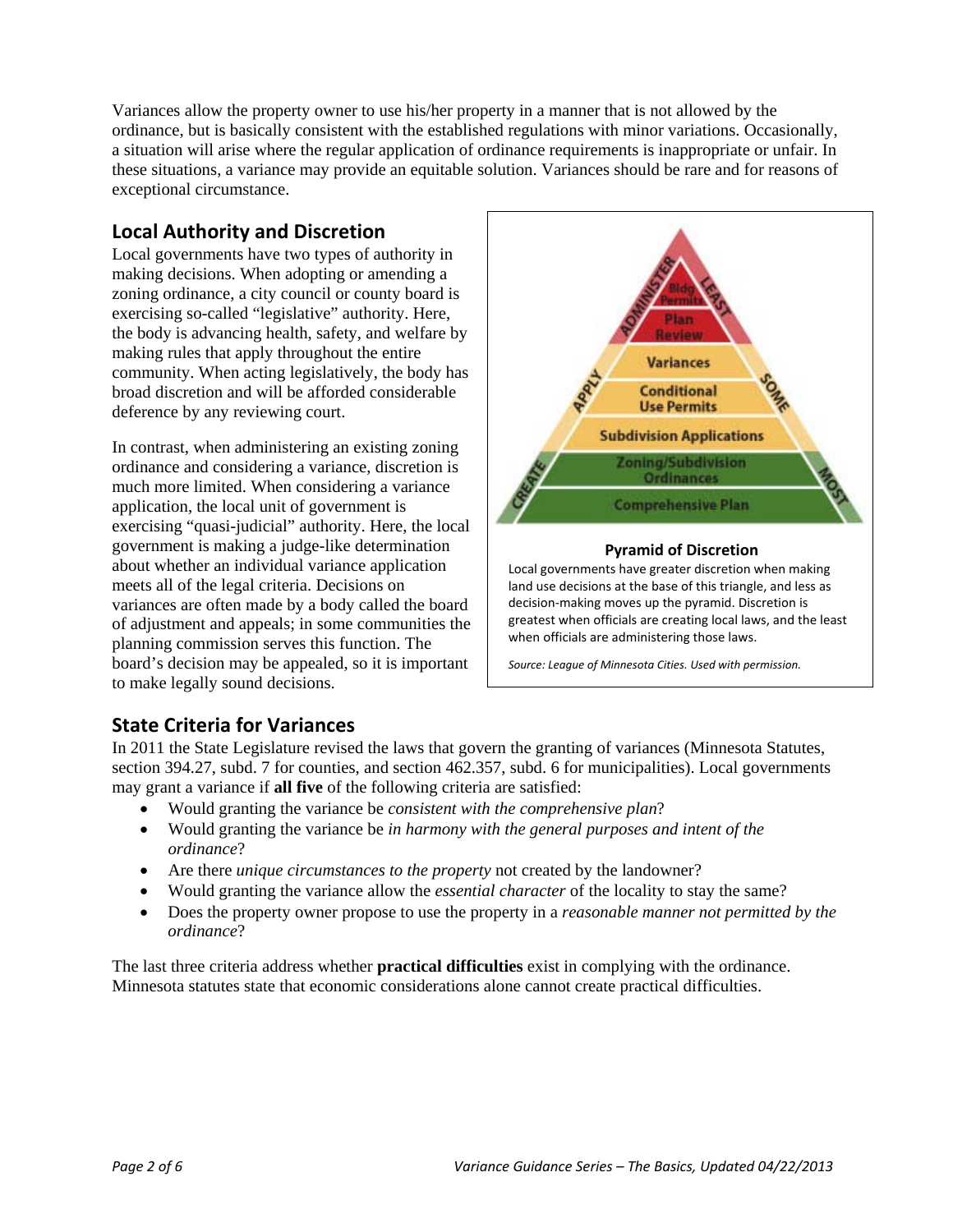### **Evaluating Variances against the Statutory Criteria**

Shorelands, floodplains, and riverways are sensitive areas that need special consideration because **public resources** are at stake. Local governments must consider each criterion on its own merit, and make findings and conclusions based on the following considerations:

> **1) The variance is consistent with the comprehensive plan.** The comprehensive plan serves as a citizen-derived policy foundation for the zoning ordinance. Comprehensive plans include goals and policies for protecting natural resources. They may also contain maps that identify areas of high risk or with high ecological value where development should be avoided or carefully planned. The variance request must consider these goals, policies, and maps.



*Considerations: Which goals and policies apply? Is allowing deviation from the ordinance consistent with these goals and policies? Why/why not?*

#### **2) The variance is in harmony with the purposes and intent of the ordinance.**

A variance decision is a balancing test that requires weighing the need of an individual property owner against the interests of other shoreland residents and all state residents. Ordinances will typically state the purpose for a particular set of standards or requirements. *(Note: If the purposes for specific standards are not clearly articulated in the local ordinance, a resource for determining the purposes is the [Statement of Need and](http://files.dnr.state.mn.us/waters/watermgmt_section/shoreland/sonar_shoreland_1989.pdf)  [Reasonableness \(SONAR\)](http://files.dnr.state.mn.us/waters/watermgmt_section/shoreland/sonar_shoreland_1989.pdf) that accompanied the statewide rules on which the ordinance standards are based.* 

*Considerations: What are the purposes and intent of the Ordinance? What is the particular standard being deviated from intended to prevent or protect? Will deviating from the required standard on this property undermine the purposes and intent? Why/why not?*

#### **3) The problem is due to unique circumstances of the property not created by the landowner.**

Unique circumstances relate to physical characteristics of the land such as lot shape and dimensions. Unique circumstances do **not** include personal matters unrelated to the property itself, such as health difficulties, a growing family, or design preferences, or changes made to the property by the property owner that prevent compliance with the ordinance.

Steep slopes, floodplains, riparian vegetation, and erodible soils are common, and not usually unique, in shoreland areas. Owning and developing land in these sensitive areas requires acknowledgment of these conditions and designing with them in mind; that is the point of shoreland and floodplain regulations.

*Considerations: What distinguishes this property from other properties subject to the shoreland regulations to justify deviation from the requirements when others must comply? Has the applicant demonstrated that no feasible alternatives exist that would not require a variance? Is the application motivated by economic concerns or design preferences?* 

#### **4) The variance, if granted, will not alter the essential character of the locality.**

This criterion requires assessing whether the resulting structure or land disturbance will alter the hydrology, soil stability, vegetation, aesthetics, and landscape features on the site, or be out of place or scale, or otherwise inconsistent with the surrounding area.

*Considerations: How does the size and character of the structure compare to other structures in the area or expectations as described in the comprehensive plan or other policy*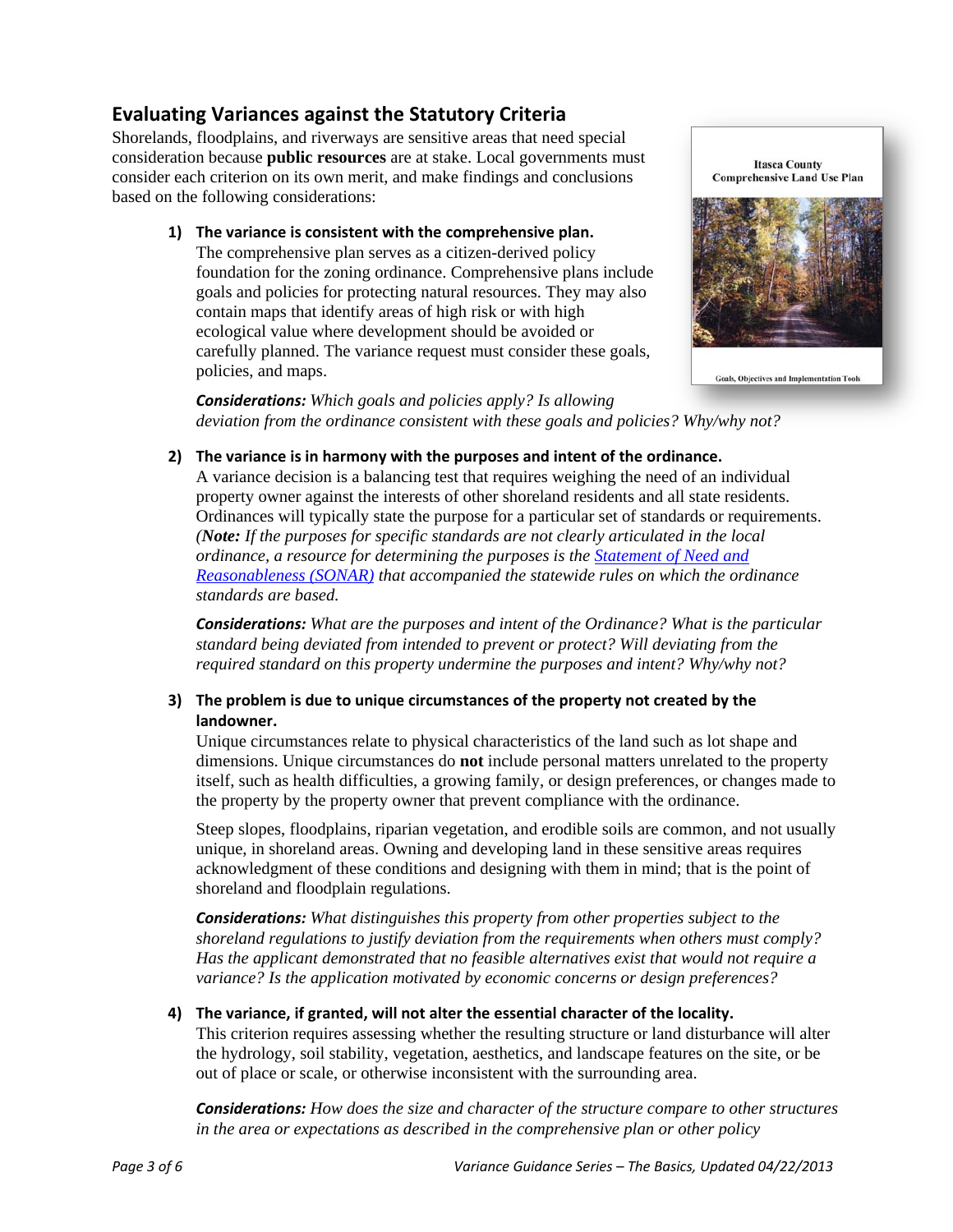*documents? To what extent does the structure encroach into sensitive natural areas such as bluffs or shores? Is significant soil disturbance or vegetation removal required? What is the long-term risk from changing hydrology and increasing erosion and subsequent sediment in public waters? Do the structure and shoreline alterations affect the character of the area?* 

#### **5) The proposal puts the property to use in a reasonable manner.**

The standards in the local ordinance are established to protect public water resources and adjoining property. It may not be reasonable to deviate from them if doing so would undermine those protections. For example, a minor deviation on a setback may not reduce the protective function of the setback, but a major deviation would. Variance requests should only be considered reasonable when no other alternatives exist, particularly if the public water at stake is impaired or at risk of becoming impaired.



**Owner's design preference for a walkout is not reasonable in a sensitive bluff area.**

*Considerations: How substantial is the request in relation to the standard? What might be considered a reasonable deviation from the rules in a non-riparian area* 

*could have significant impacts in a riparian zone. How justifiable are the reasons for the variance request in the context of sensitive shoreland areas and the potential impacts on public waters?* 

### **A Note on Floodplains…**

FEMA requires that in floodplains, the requirements of 44 Code of Federal Regulations (CFR), Section 60.6 (variances and exceptions) be met. These requirements specify that variances: 1) can only be granted for lots of one-half acre or less; 2) cannot cause any flood stage increase or additional threats to public safety; 3) cannot cause extraordinary public expense; and 4) the variance is the minimum necessary to afford relief. Specific language that complies with FEMA's requirements is provided in the DNR's sample floodplain ordinances.

Minnesota Rules, part 6120.6100 also talk about allowing variances where there is "undue hardship" if consistent with state and national laws and programs. It also specifies that *"although variances may be used to modify permissible methods of flood protection, no variance shall provide for a lesser degree of flood protection than stated in these standards."* This has been interpreted to mean that a variance can be given to allow an alternate form of flood protection not allowed in the local government's floodplain ordinance (e.g., "wet" instead of "dry" floodproofing of principal nonresidential structures), but the level of floodproofing must always be to the regulatory flood protection elevation.

The community granting the variance must always be mindful of FEMA's additional variance criteria noted above and that variances that modify the method of floodproofing will likely result in expensive flood insurance premiums.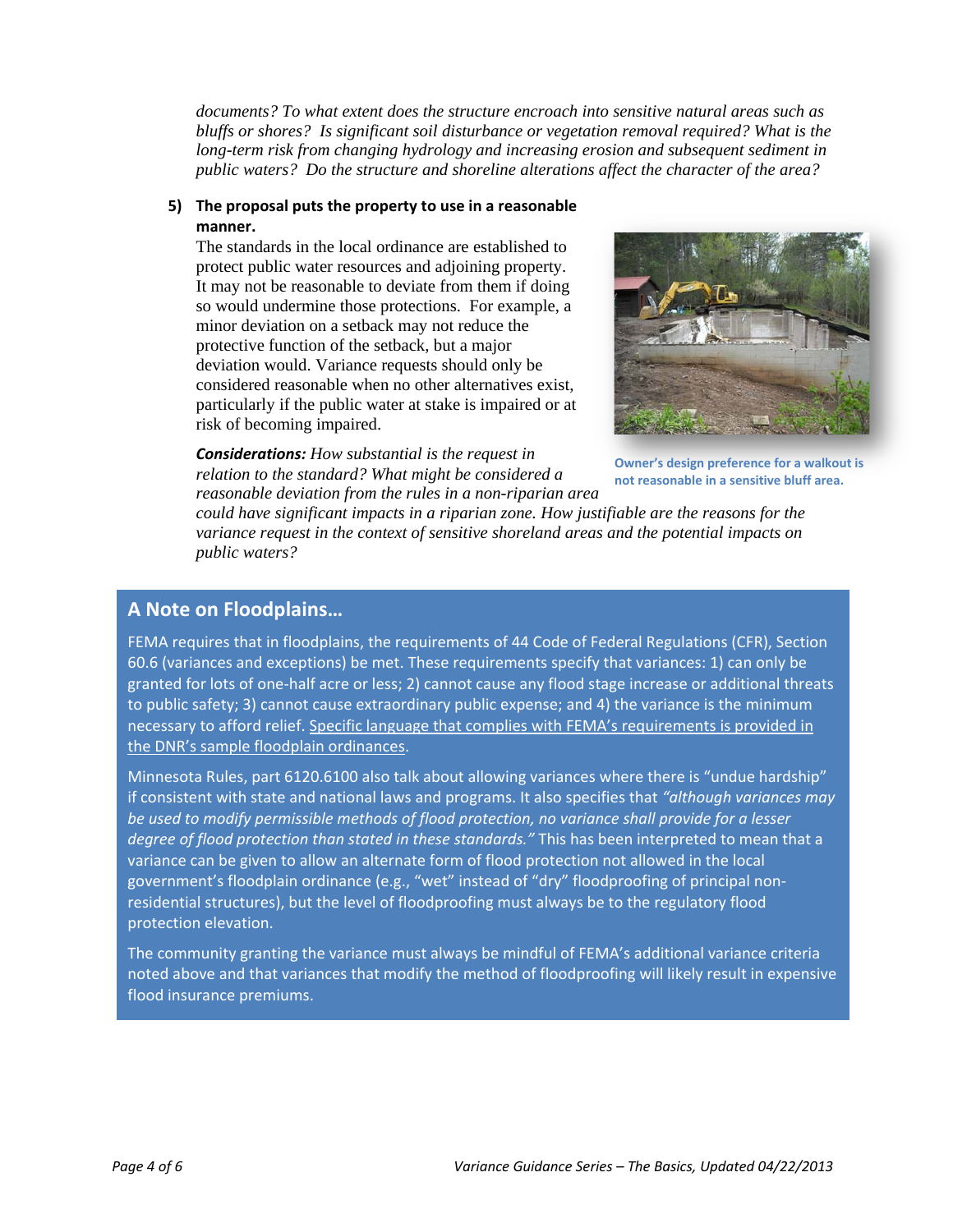### **Making a Decision**

After evaluating the variance application against the criteria, several outcomes can occur:

- If the applicant fails to prove that *all* criteria are met, then the variance should be denied.
- If the applicant demonstrates that *all* criteria are met, then the variance may be granted.
- If findings support granting the variance, but the project will impact the public resource, then the variance may be granted but conditions should be imposed to mitigate the impacts.

### **Conditions of Approval**

If findings support granting the variance, impacts to the lake or river and riparian areas should be considered in developing appropriate conditions to mitigate them. Minnesota law allows communities to impose conditions when granting a variance as long as the conditions are **directly related and roughly proportional to the impact created by the variance**.

When the variance involves nonconforming lots of record in shorelands, Minnesota law<sup>[1](#page-4-0)</sup> states that communities **shall require** the property owner to address, when appropriate, storm water runoff management, reducing impervious surfaces, increasing setbacks, restoration of wetlands, vegetative buffers, sewage treatment



**Vegetative restoration may be an appropriate condition to mitigate the impacts associated with a variance.**

and water supply capabilities, and other conservation-designed actions.

Variance conditions serve to ensure that the intent of the regulation is met or to mitigate the impact of the proposed activity. Through thoughtful conditions that can be enforced long-term, the intent of the regulation can often be achieved.

### **Best Practices in Considering Variances**

In making a quasi-judicial decision that is likely to stand up in court, the decision-making body should apply the following best practices, some of which are required by law. Following these practices will also increase public acceptance of the decision, though not necessarily agreement with the decision.

#### *Support the decision with "findings of fact"*

The local government should make "findings of fact." Findings of fact is a legal term for simply saying "the reasons used to support a decision." Findings are very important. To be legally defensible, findings should not just state that legal criteria have been met, but explain *how* the criteria are met. The purpose for making findings is to bridge the gap between the facts and the ultimate decision. Variance findings should explain how the relevant facts support or do not support the legal criteria described above. The DNR's ["Formula for Variance Findings"](http://files.dnr.state.mn.us/waters/watermgmt_section/shoreland/formula_for_findings_122012.pdf) will help guide the development of good findings. An "example of Good Findings" was developed with the formula to demonstrate what good findings might look like.

Discrimination and prejudice should not play a role in deciding on a variance request, nor should a poll of those attending a public meeting. General statements of support or opposition should not be used as a finding of fact. Statements made by the public that are concrete and factual relating to the criteria can be useful in developing findings. Findings should be more than a mere recitation of statutory criteria; they must provide the factual basis that leads to a rational conclusion.

 $\overline{a}$ 

<span id="page-4-0"></span> $<sup>1</sup>$  Minnesota Statute, section 462.357, subd. 1e, item (i)</sup>